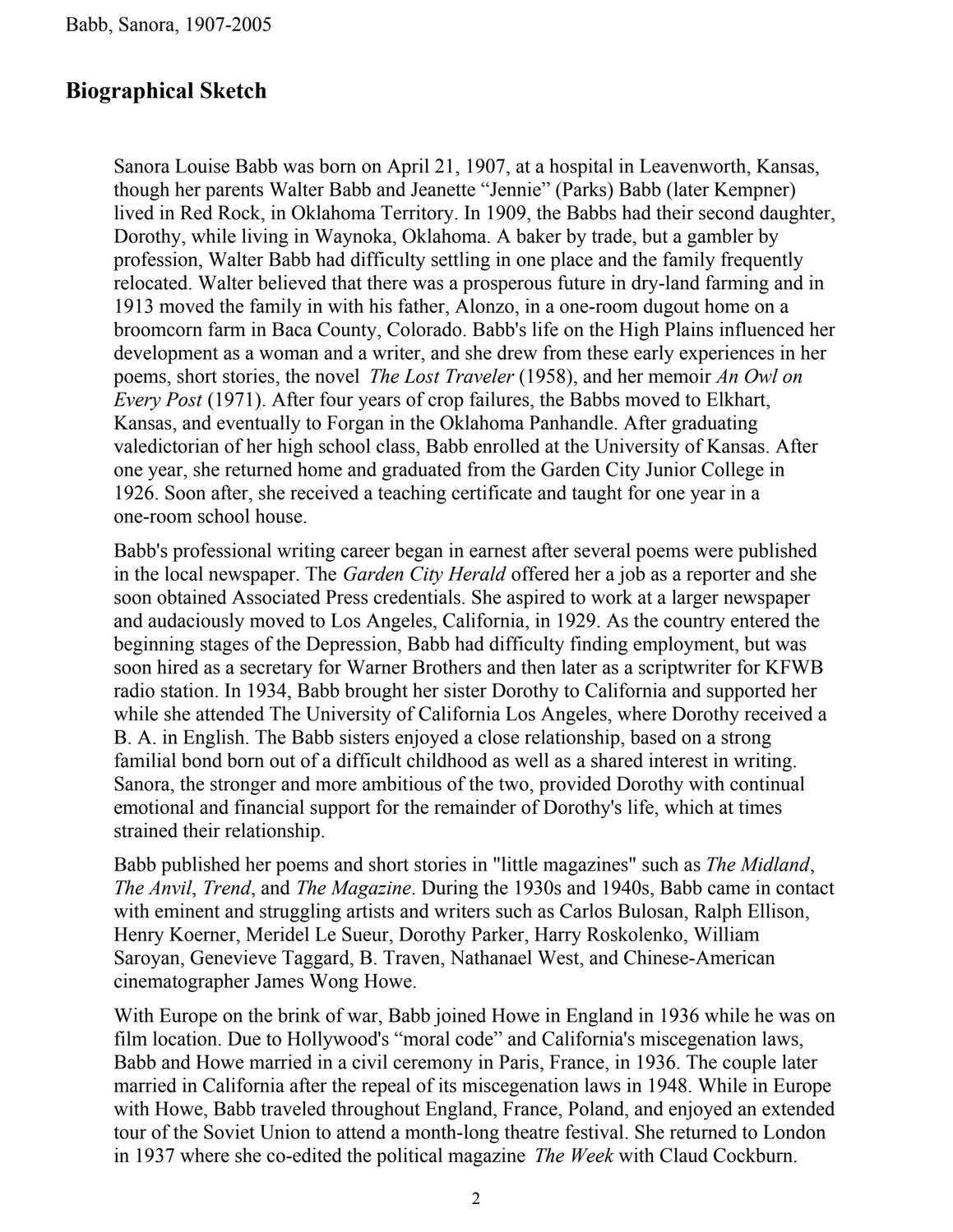Always sympathetic to those less fortunate and perhaps inspired by what she observed in communities in Russia, after returning from Europe Babb joined the Farm Security Administration (F. S. A). She worked as an assistant to migrant camp manager Tom Collins, establishing tent camps for dispossessed migrant workers in California's agricultural valleys. During the day, she assisted families with basic needs and supplies, educated workers about labor rights, and helped them organize, while at night she recorded her observations and reflections in field notes she later used in her writings. Dorothy frequently visited Sanora in the field and recorded what she witnessed with her camera. Sanora's essays published in *The Clipper* and *New Masses* and Dorothy's photographs provide an intimate and realistic insight into the impoverished conditions at migrant camps. In 1939, Sanora began writing her first novel based on her F. S. A. experiences and sent several early chapters of *Whose Names Are Unknown* to Random House, which offered her a contract to complete the manuscript. Before she could finish the novel, however, John Steinbeck's *The Grapes of Wrath* (1939) was published and Random House broke the contract, stating that readers would not be interested in another novel on the same subject. Despite her disappointment, Babb put the manuscript aside and continued writing poems, short stories, and developing ideas for a second novel.

Babb was active in the League of American Writers and served on the editorial board of *The Clipper* and *The California Quarterly* in the 1940s and 1950s. These publications exposed American readers to the work of B. Traven, author of *The Treasure of the Sierra Madre* (1934), Ray Bradbury, and the French colonial poets Aimé Césaire, Léon Damas, and Jean Joseph Rabéarivélo. In the 1950s and 1960s, Babb met regularly with a writers' group that included Bradbury, Esther McCoy, Sid Stebel, Bonnie Barrett Wolfe, C. Y. Lee, Peg Nixon, Richard Bach, and Dolph Sharp. During the House Un-American Activities Committee's hearings, she grew concerned that her political beliefs were jeopardizing Howe's film career and she moved to Mexico City, where she continued writing short stories and poems and drafted the manuscript for her second novel, *The Lost Traveler* (1958). While in Mexico, Babb became friends with Hal Croves, thought to be the novelist B. Traven; dancer and choreographer Waldeen; and numerous blacklisted Hollywood writers such as Albert Maltz.

After returning to Los Angeles in 1951, Babb continued writing and publishing for the remainder of her life. Decades after submitting the manuscript to Random House, Babb published a re-edited *Whose Names Are Unknown* in 2004 to great critical acclaim. The *Los Angeles Times* stated that Babb's Dust Bowl novel rivaled Steinbeck's *The Grapes of Wrath* because of its insider perspective and sensitivity to the subject. It was a finalist for both the 2005 Spur Award and the 2005 PEN Center USA Literary Award.

In addition to numerous poems and short stories, Babb's other publications include two collections of short stories entitled *The Dark Earth and Other Stories of the Depression* (1987) and *The Cry of the Tinamou* (1997) and a collection of poems entitled *Told in the Seed* (1998). Preceded in death by her husband James Wong Howe in 1976 and sister Dorothy in 1995, Babb died at age 98 on December 31, 2005, in Hollywood, California.

#### **Sources:**